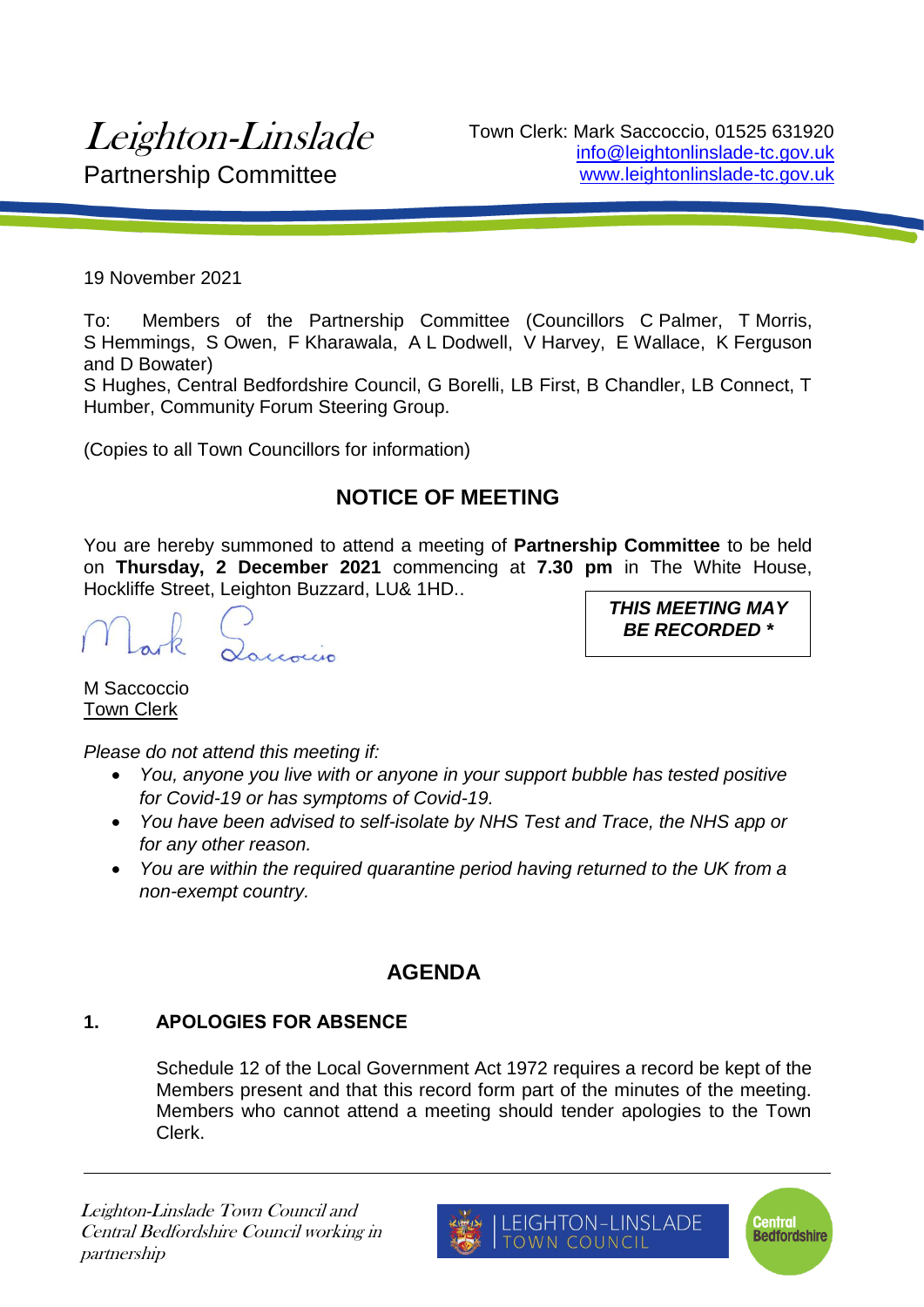Partnership Committee

#### **2. DECLARATIONS OF INTEREST**

- (i) Under the Localism Act 2011 (sections 26-37 and Schedule 4) and in accordance with the Council's Code of Conduct, Members are required to declare any interests which are not currently entered in the Member's Register of Interests or if he/she has not notified the Monitoring Officer of it.
- (ii) Should any Member have a Disclosable Pecuniary Interest in an item on the agenda, the Member may not participate in consideration of that item unless a Dispensation has first been requested (in writing) and granted by the Council (see Dispensation Procedure).

#### **3. QUESTIONS FROM THE PUBLIC (3 MINUTES PER PERSON; MAXIMUM 15 MINUTES)**

To receive questions and statements from members of the public in respect of any item of business included in the agenda, as provided for in Standing Order No.s 3(e) (f) (g) and 3(h).

#### **4. MINUTES OF PREVIOUS MEETING** (Pages 1 - 8)

- (a) To receive and approve as a correct record the minutes of the Partnership Committee meeting held on 9 September 2021.
- (b) To receive any updates arising from the minutes.

#### **5. TIDDENFOOT WATERSIDE PARK**

To receive a report on proposals for the waterside park and consider the recommendations therein.

#### **6. COMMUNITY FORUM YOUTH SURVEY RESULTS** (Pages 9 - 24)

To receive a report on the recent youth survey and consider the recommendations therein (attached).

#### **7. CENTRAL BEDFORDSHIRE COUNCIL UPDATE REPORT**

To receive and note an information report from Central Bedfordshire Council on matters affecting the locality (to follow).

#### **8. STANDING ITEMS**

To receive verbal updates on:

- i. Section 106 Town Council request for further information
- ii. Welcome Back Fund update on delivery progress